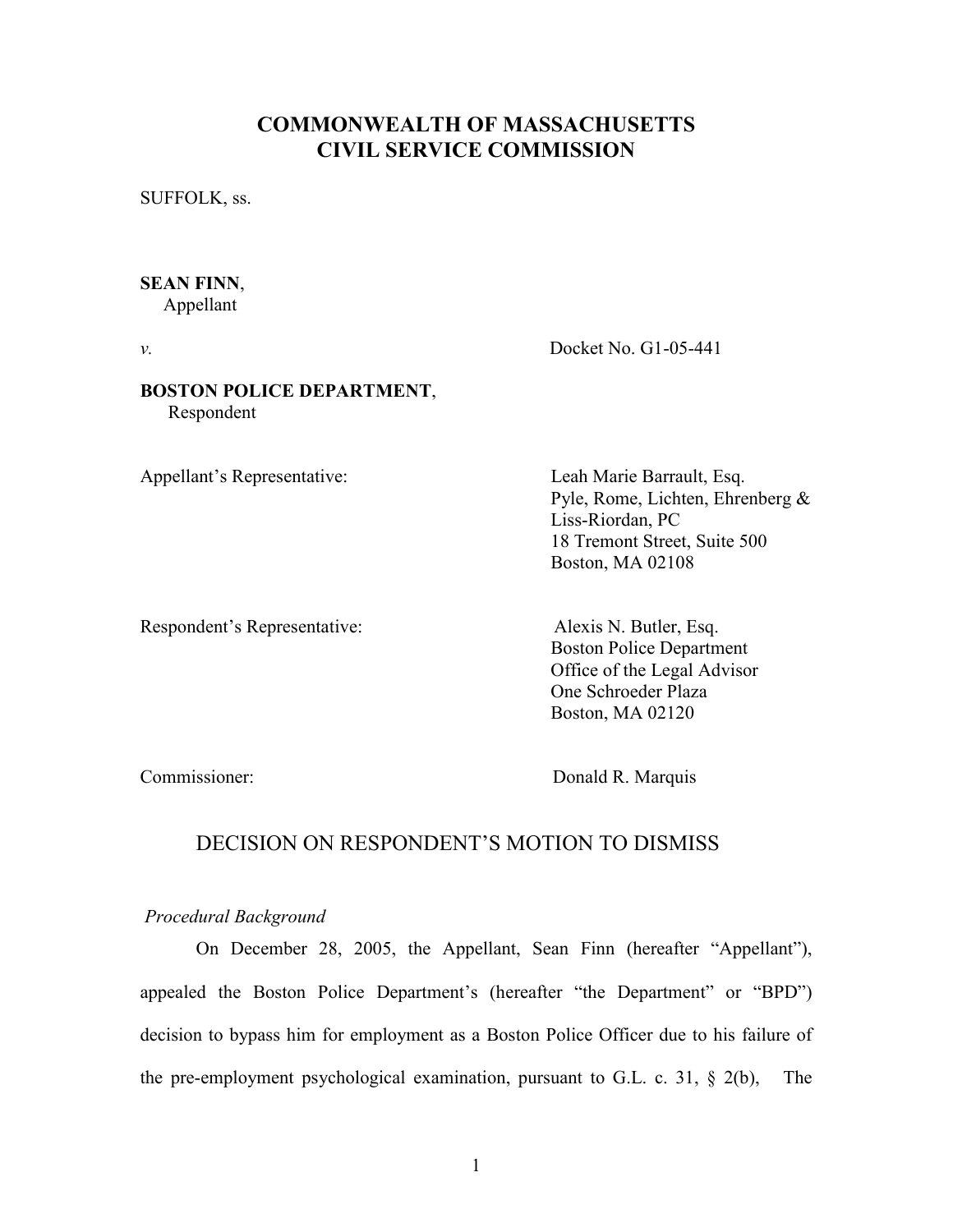appeal was timely filed. On March 20, 2006, a pre-hearing conference was held at the offices of the Civil Service Commission. On May 18, 2006, the Respondent submitted a Motion to Dismiss contending that the Appellant does not have Civil Service standing. On June 29, 2006, the Appellant filed an Opposition, as well as a Motion to Expedite Ruling on Respondent's Motion to Dismiss and Expedite Scheduling of the Final Hearing Date.

## Factual Background

 In 1979, the Department, with the approval of the Human Resources Division ("HRD"), established the Boston police cadet program. This program was established following the enactment of Chapter 174 of the Acts of 1978. Persons participating in the Boston Police cadet program must serve as cadets for at least two years, during which time they are to perform various administrative, police-related duties. Upon completion of the program, cadets are then eligible for consideration for hiring as permanent police officers. On June 15, 2001, the Appellant was appointed as a Boston police cadet. Sometime in June 2005, the Department requested a certification list from the HRD to make 23 original appointments to the October 31, 2005 Boston Police Academy. The HRD certified lists of eligible persons to be considered for appointment as new police officers on June 8, 2005, June 9, 2005 and June 27, 2005.

 The Appellant, although he had passed the Civil Service examination, had not scored high enough to have his name placed among the eligible persons on these certified lists. However, since Finn had been a Boston police cadet from June 15, 2001 to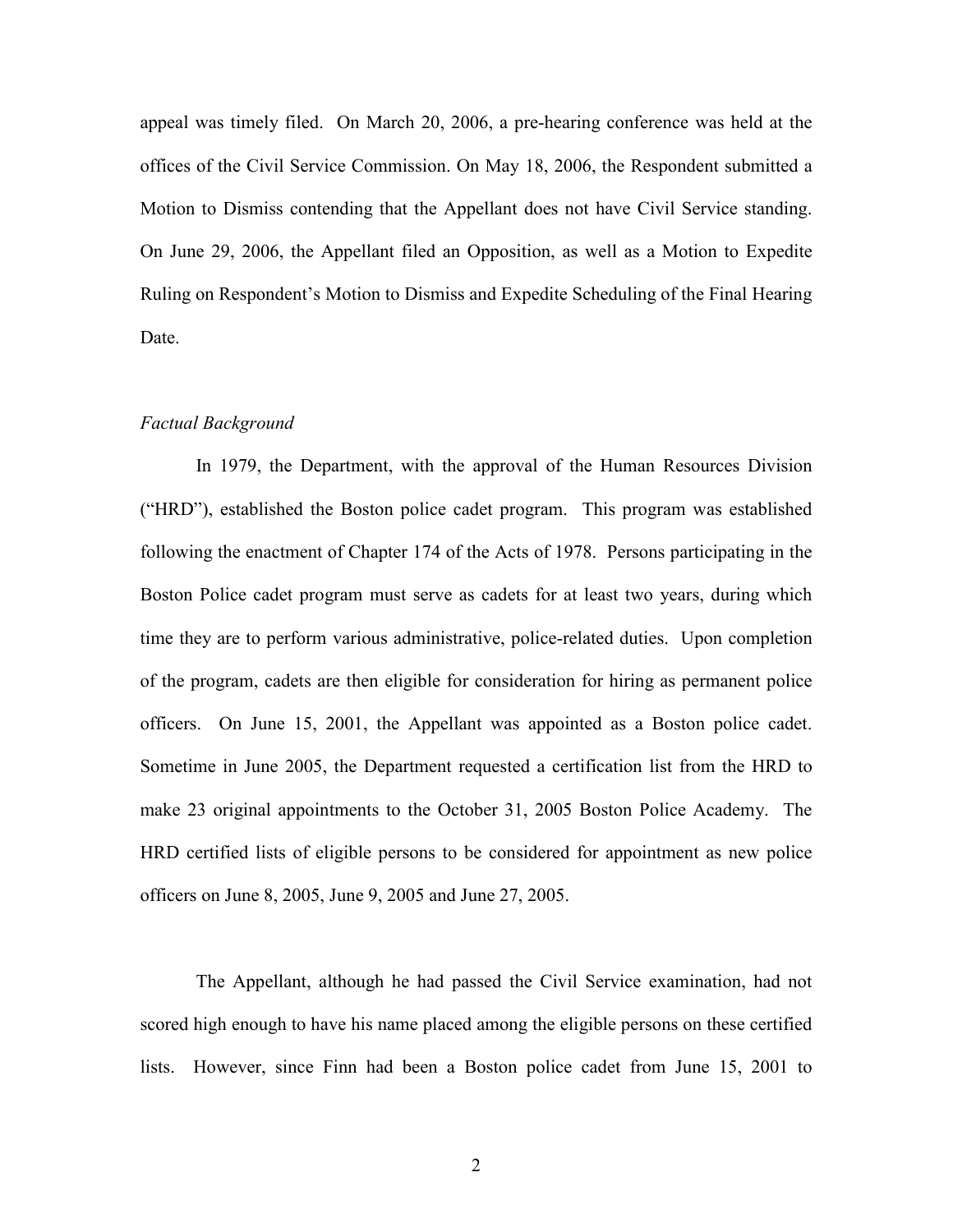sometime in 2003, he was considered for these new positions under the Boston police cadet program. Under this program, the Department gave the Appellant a conditional offer of employment as a new Boston police officer. The condition for his hiring was that he successfully completes the same hiring process, which includes a medical and psychological examination as well as a physical agility test that all potential candidates must complete before they are allowed entrance into the Boston Police Academy.

 As part of his psychological exam, the Appellant was required to take a battery of tests followed by interviews and an initial evaluation with Dr. Marcia Scott. He was subsequently sent for a second evaluation to Dr. Julia Reade. On November 30, 2005, Robin Hunt, Director of Department Human Resources, notified the Appellant that he had failed the psychological testing and that he would not be appointed as a Boston Police Officer. On December 28, 2005, the Appellant filed this appeal.

#### Respondent's Grounds for Dismissal

The Department argues that the Civil Service Commission lacks jurisdiction to hear the appeal because a police cadet is not entitled to the benefit of Civil Services laws. It argues that the Appellant was given a conditional offer of employment based solely on his status as a cadet and was not a tenured civil service employee at the time of his termination. Both parties cite Boston Police Department v Monroe and the Massachusetts Civil Service Commission, 2002 WL 445086 (Mass. Super.), a similar non-selection case, as well as G.L. c. 147, § 21A in their arguments.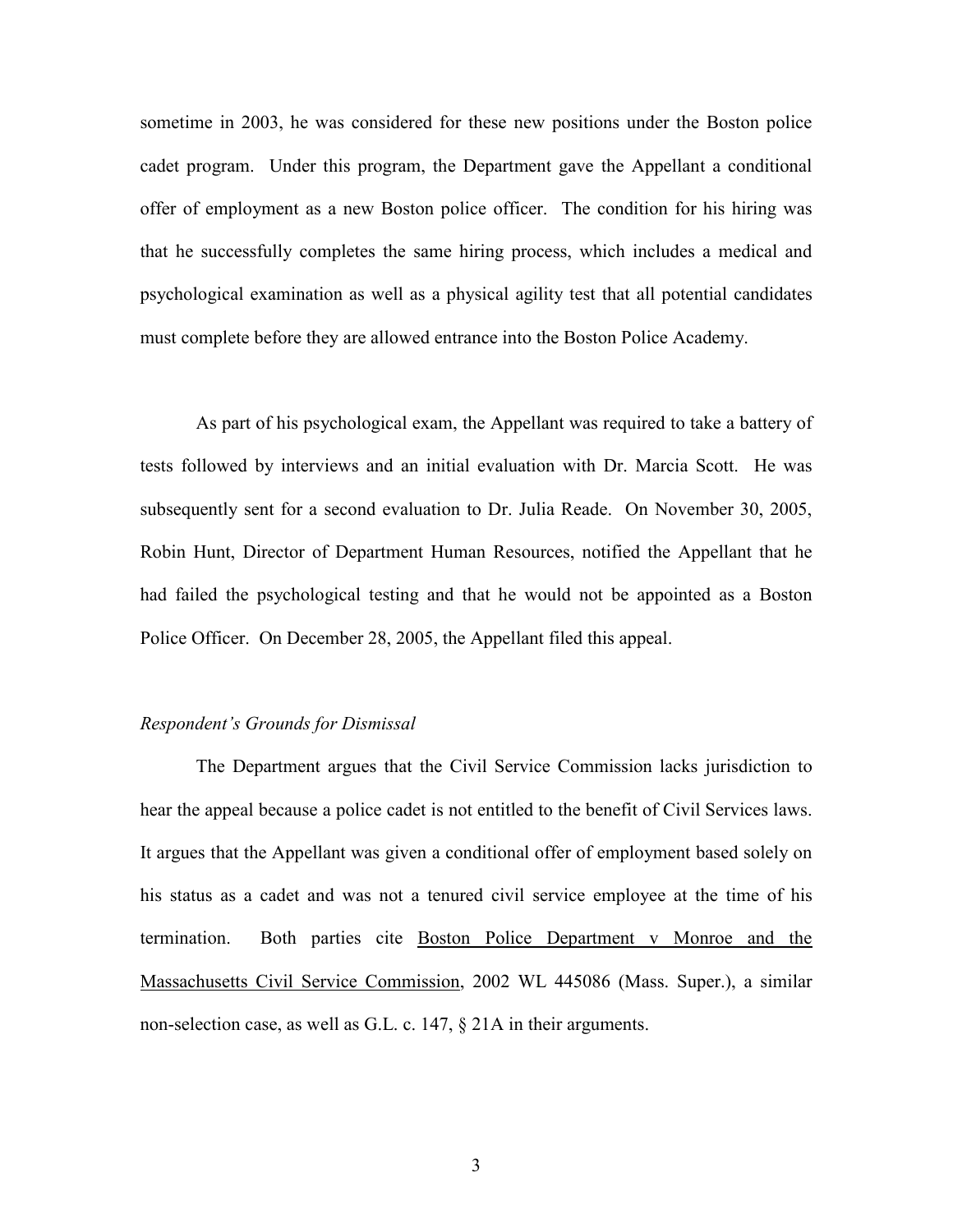The Department asserts that it may appoint police cadets to perform administrative duties and that these appointments are not subject to Civil Service laws or rules. G.L. c. 147, § 21A. In addition, the enabling legislation that established the cadet program (St. 1978, c. 174) was amended by Chapter 277 of the Acts of 1984 which states, in pertinent part:

"Notwithstanding the provisions of chapter thirty-one of the General Laws [which govern civil service], any person who has completed not less than two years of service as a police cadet in the police department of the city of Boston . . . may, subject to a program established by the police commissioner of said city and approved by the personnel administrator of the state division of personnel administration and the Massachusetts criminal justice training council, be appointed to fill a vacancy in the position in the lowest grade in the police force of said city without certification from an eligible list prepared under the provisions of chapter thirty-one of the General Laws; and provided further, that such person either is on a police entrance eligible list prepared under said chapter thirty-one or passes a qualifying examination to be given by said personnel administrator."

The Department maintains that the Appellant was not bypassed for appointment, pursuant to G.L. c. 31, § 27, because his name did not appear on a Civil Service Certification List of eligible candidates. His conditional offer of employment was extended to him solely because of his having completed the police cadet program. St. 1984, c. 277.

 In citing Monroe, the Department notes that the Civil Service Commission found that the Department had failed to prove that Monroe was psychologically unfit to perform the duties of a police officer. Subsequently, the Department sought review by the Superior Court pursuant to c. 30A, § 14. The Monroe court vacated the decision of the Civil Service Commission and held that, because Monroe was given a conditional offer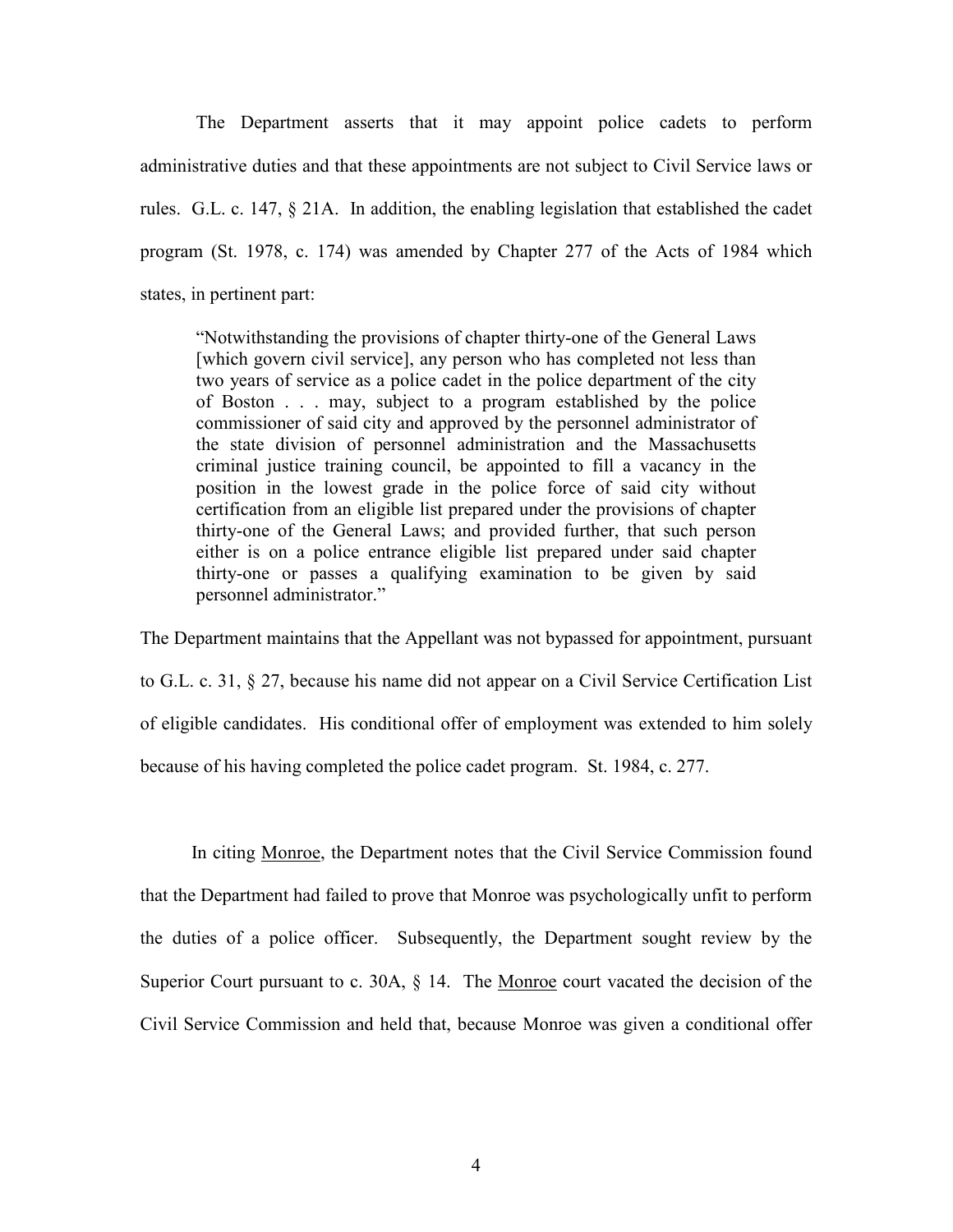of employment based on his cadet status, the Commission did not have jurisdiction to hear his appeal.

#### Appellant's Arguments in Opposition

 The Appellant argues that the Commission does have jurisdiction to hear his appeal. He contends that under the Respondent's cadet program, he has the right to appeal the recession of the conditional offer of employment as a police officer where his disqualification was based on his failing to meet the Civil Service requirement that a police officer be psychologically fit.

 The Appellant maintains that, since the psychological screening requirement is a fitness standard under the provisions of G.L. c. 31, § 61, as promulgated by the Personnel Administrator, the requirement is a Civil Service standard for a police officer that must be met prior to employment. Where psychological fitness is a Civil Service requirement for a police officer and where the Department's own cadet appointment program, established pursuant to St. 1984, c. 277, provides that a cadet reached for permanent appointment pursuant to this statute has a right to appeal to the Personnel Administrator a disqualification based on his or her failure to meet the Civil Service requirements for a police officer, the Appellant's appeal can be properly heard by this Commission.

 In his Memorandum in Opposition to the Motion to Dismiss, the Appellant states, in part:

"... psychological fitness is a Civil service requirement for a police officer. The Monroe court therefore got it wrong. The Monroe court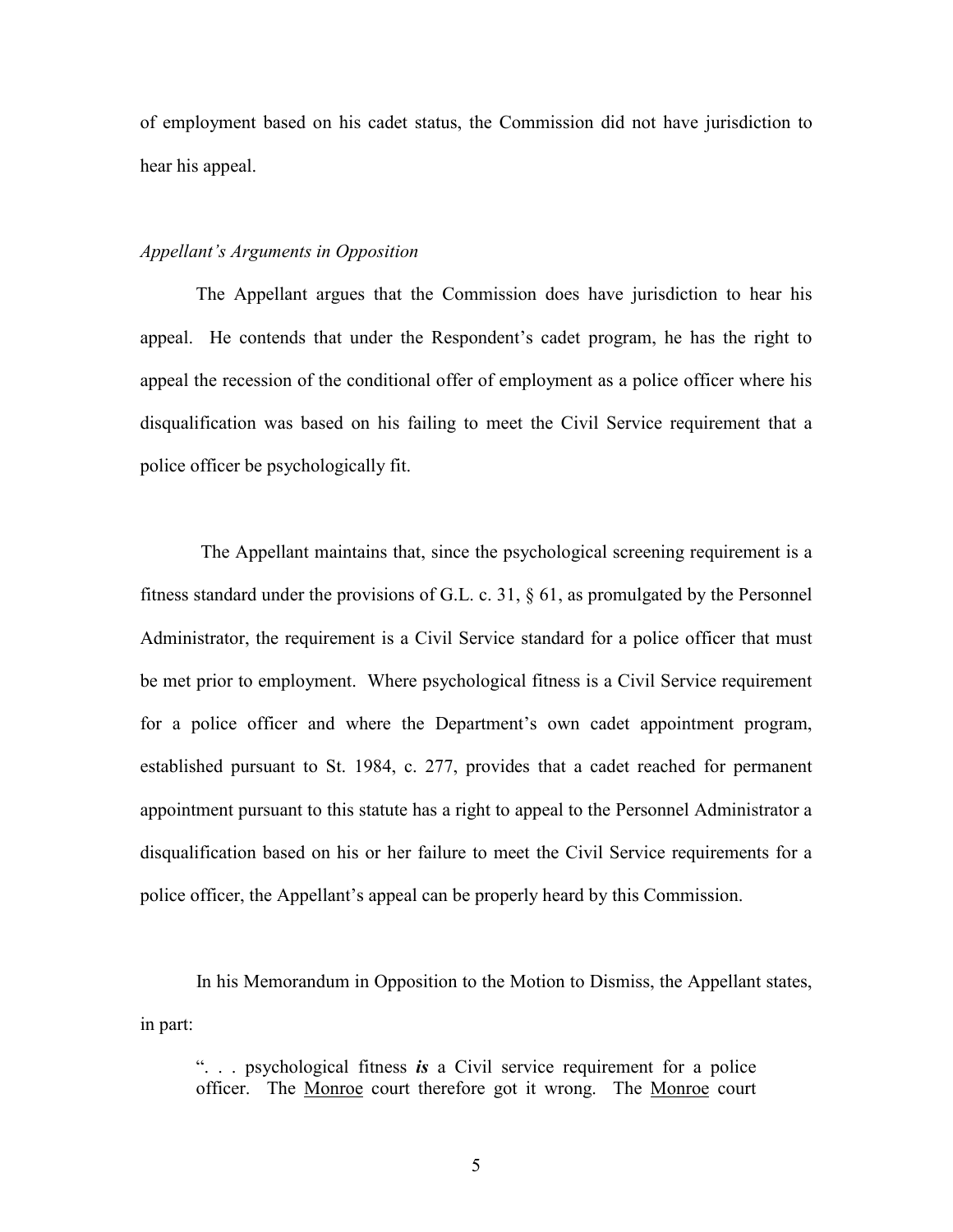*wholly disregarded* M.G.L. c. 31,  $\S$  61 and the Civil Service requirement that police officer candidates pass a medical examination as a condition of their employment. The court also *wholly disregarded* the regulations implementing c. 31, § 61 which expressly make psychological fitness part of this medical examination and thereby a Civil Service criteria of employment. On this basis, this Commission *should* disregard both the lower court's decision in Monroe as well as the BPD's reliance upon this decision. Moreover, where Monroe is only a superior court decision which was not appealed to courts of higher jurisdiction and is not binding in law in Massachusetts, this Commission is not required nor bound by this decision despite the BPD's assertions to the contrary.

 For these reasons, this Commission should deny the City's motion and allow Finn's appeal to go forward to hearing without further delay."

The Appellant alleges that there is nothing in any of the Massachusetts statutes and acts expressly prohibiting cadets from filing appeals with the Commission when they have been aggrieved during the permanent police officer hiring process.

#### Conclusion

 By establishing the Boston police cadet program, the Legislature clearly created two separate pathways by which a person could become a permanent Boston Police Officer, a Civil Service position. A candidate may apply to and serve in the cadet program for a minimum of two years or that candidate can choose to take the Civil Service competitive examination and score high enough to be considered for an employment offer. In either instance, the candidate must pass the Civil Service written examination and satisfy medical, psychological and physical fitness requirements for the title of permanent police officer. St. 1984, c. 277. Both pathways are merit based in this sense. An argument can be made that the cadet program is even more merit based than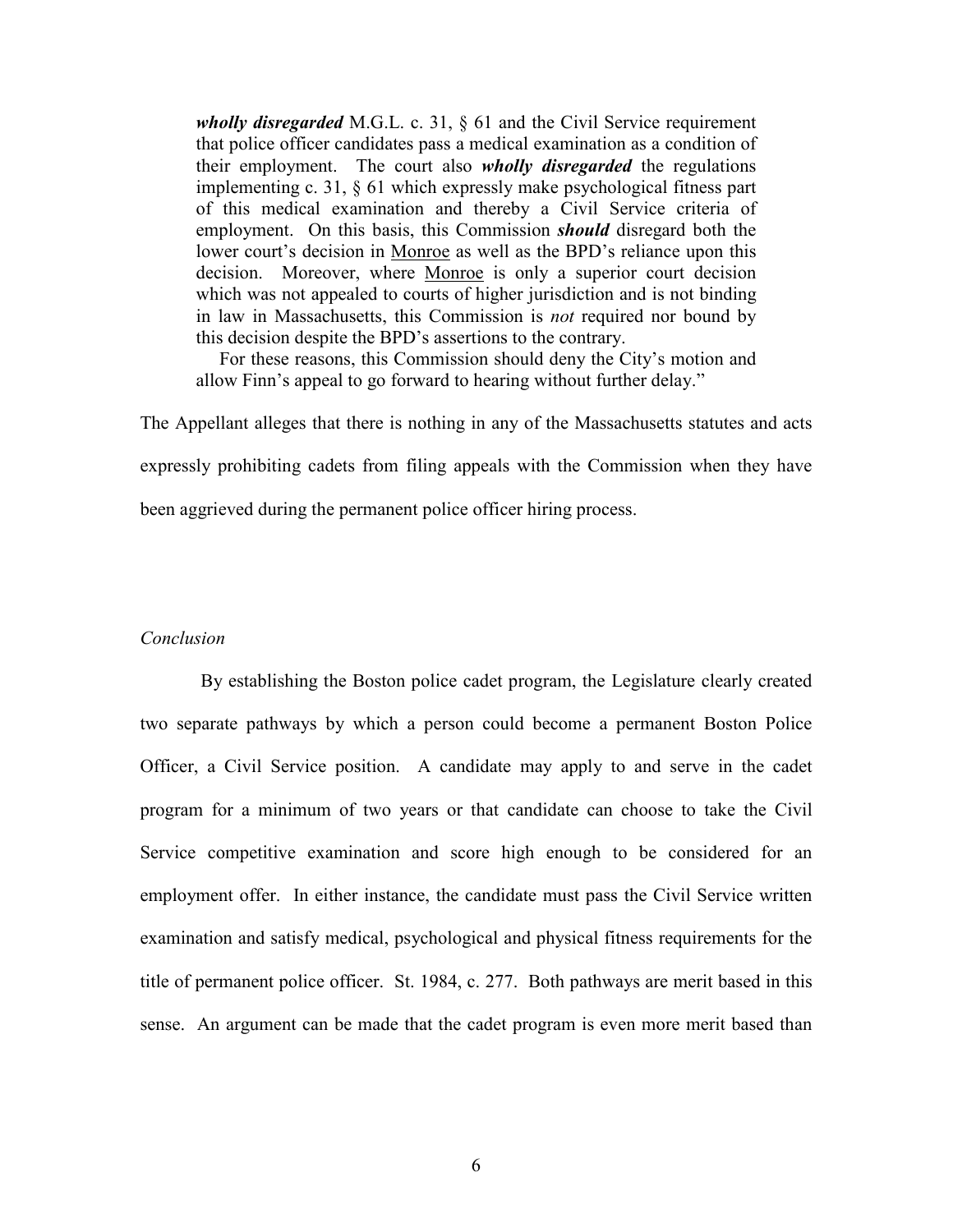the traditional examination in that it provides a candidate with two year's worth of practical, on-the-job training prior to consideration for full employment.

 Additionally, the cadet program offers an advantage to a candidate through preference in the order of hiring given to cadets over candidates on certified lists. St. 1984, c. 277 leaves the decision of which cadets to appoint to the permanent vacancies in the hands of the Boston Police Commissioner. The Police Commissioner may appoint as many as 1/3 of police officer vacancies from the ranks of the police cadets. St. 1979, c. 560, § 2. The balance of the new police officer appointments must then come from the certified list provided by the HRD.

We find that the provisions of St. 1984, c. 277 are unambiguously prefaced by the words, "Notwithstanding the provisions of chapter thirty-one of the General Laws [which govern civil service]. . ." The Legislature made provisions, by requiring approval of the program by the Personnel Administrator, for Civil Service standards and requirements for employment to be adopted by the Police Commissioner in order to construct the cadet program. Although cadets must meet these requirements and standards for job placement, they enjoy hiring preference and other advantages outside of the purview of the Civil Service laws and rules which non-cadets do not enjoy. Because their pathway to becoming permanent police officers is not within the provisions of chapter 31, they cannot be considered aggrieved parties under the statute and, therefore, their right to appeal to this Commission is necessarily diminished by their choice to seek employment through the cadet program.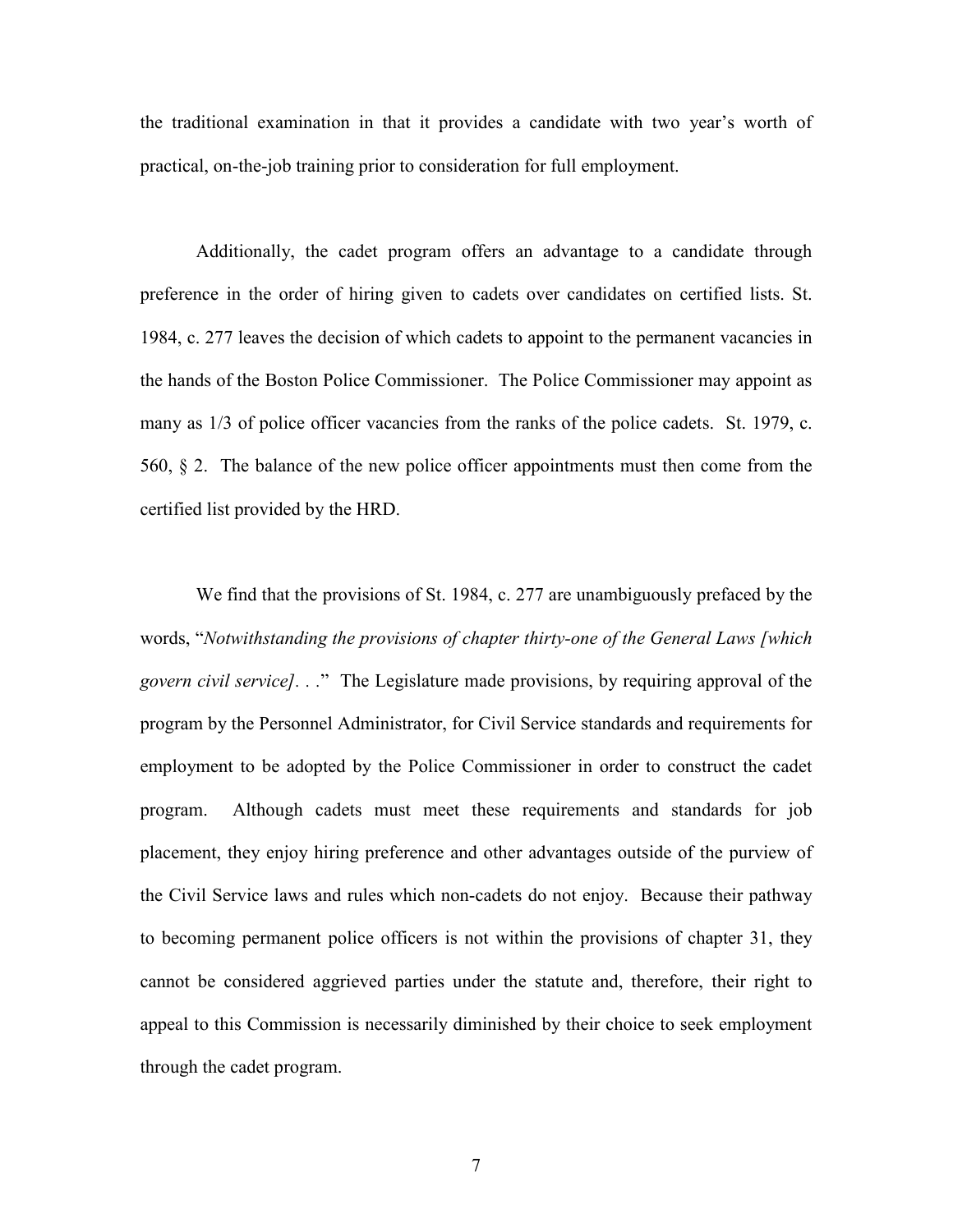The Appellant's contention that the Monroe court "got it wrong" and "wholly disregarded" the adopted requirements of c. 31, § 61 is refuted by the plain language of the Monroe decision. The decision states, in pertinent part:

## "1. The Commission Was Without Jurisdiction to Review BPD's Decision

First, the Commission did not have jurisdiction to review the BPD's decision to rescind Munroe's conditional offer of employment as a police officer. . . . Munroe did not score high enough on the Civil Service Examination to be included on the certified list of those eligible for appointment under G.L. c. 31. He was given a conditional offer of employment only because, under St. 1984, c. 277, the Police Commissioner was permitted to select a certain number of police cadets as new police officers, provided they had received a passing score on the Civil Service Examination.

There is no dispute that the appointment of persons as police cadets is not subject to the civil service law or rules, and that a police cadet is not entitled to the benefit of civil service law or rules. G.L. c. 147, § 21A. Nor can there be any dispute that, under St. 1984, c. 277, the BPD has the discretion to determine which cadets it would appoint as new police officers. St. 1984, c. 277 left such decisions in the hands of the Boston Police Commissioner, provided the cadet program he established was approved by the Personnel Administrator of what was then called the Division of Personnel Administration. The cadet program submitted to the Personnel Administrator on June 27, 1978 and approved by him on January 16, 1979 provided for four steps in that appointment process:

- 1. the qualified cadet submits a detailed history background form;
- 2. the cadet undergoes the same background screening, interviewing, and psychological and medical testing as candidates on the certified list;
- 3. the candidate applicant is rated and ranked by a panel of three members of the Command Staff; and
- 4. the Police Commissioner considers the cadet applicants "in order of their standing in the Command Staff ranking."

. . . Apart from approving the cadet program, the Personnel Administrator has no role in the decision of which cadets to appoint as new police officers; that decision rests solely with the Boston Police Commissioner. The appointment of these cadets as police officers, plain and simple, is outside the scope of the civil service law and rules under G.L. c. 31, and therefore outside the scope of the Commission's review. See G.L. c. 31, §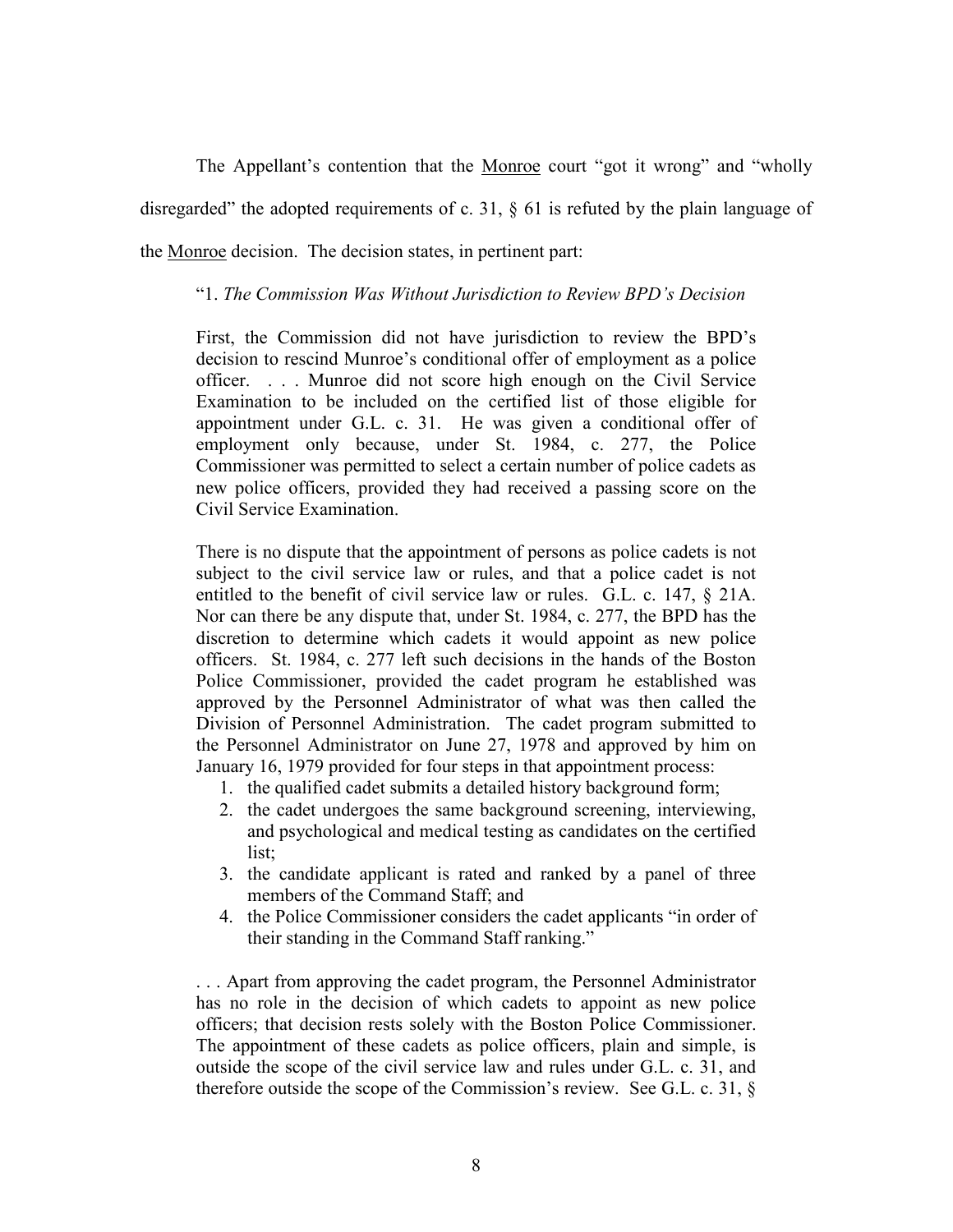2 (Commission review limited to those "aggrieved" because of decisions, acts, or failures to act that were in violation of G.L. c. 31, or in violation of "the rules of basic merit principles promulgated thereunder").

2002 WL 445086 (Mass. Super.) at pp. 4 - 5.

This Commission is keenly aware that it is not bound by a Superior Court decision. Nonetheless, in this matter we agree with the basic tenets set forth in Monroe. We find that the Appellant is not an aggrieved party under the provisions of G.L. c. 31 and has failed to state a claim upon which a remedy can be granted. Therefore, the Commission lacks jurisdiction to hear this appeal.

 For the above reasons, the Respondents' Motion to Dismiss is allowed and the Appellant's appeal filed under Docket No. G1-05-441 is hereby *dismissed*.

Civil Service Commission

 Donald R. Marquis Commissioner

 By vote of the Civil Service Commission (Bowman, Chairman; Henderson, Taylor, Guerin and Marquis, Commissioners) on August 23, 2007.

 $\mathcal{L}_\text{max}$  , which is a set of the set of the set of the set of the set of the set of the set of the set of the set of the set of the set of the set of the set of the set of the set of the set of the set of the set of

A true copy. Attest:

 $\overline{\phantom{a}}$  , which is a set of the set of the set of the set of the set of the set of the set of the set of the set of the set of the set of the set of the set of the set of the set of the set of the set of the set of th

## Commissioner

 Pursuant to GL c. 31, s. 44, any party aggrieved by a final decision or order of the Commission may initiate proceedings for judicial review under GL c. 30A, s. 14 in the superior court within thirty (30) days

A motion for reconsideration may be filed by either party within ten days of the receipt of a Commission order or decision. A motion for reconsideration shall be deemed a motion for rehearing in accordance with GL c. 30A, s. 14(1) for the purpose of tolling the time of appeal.